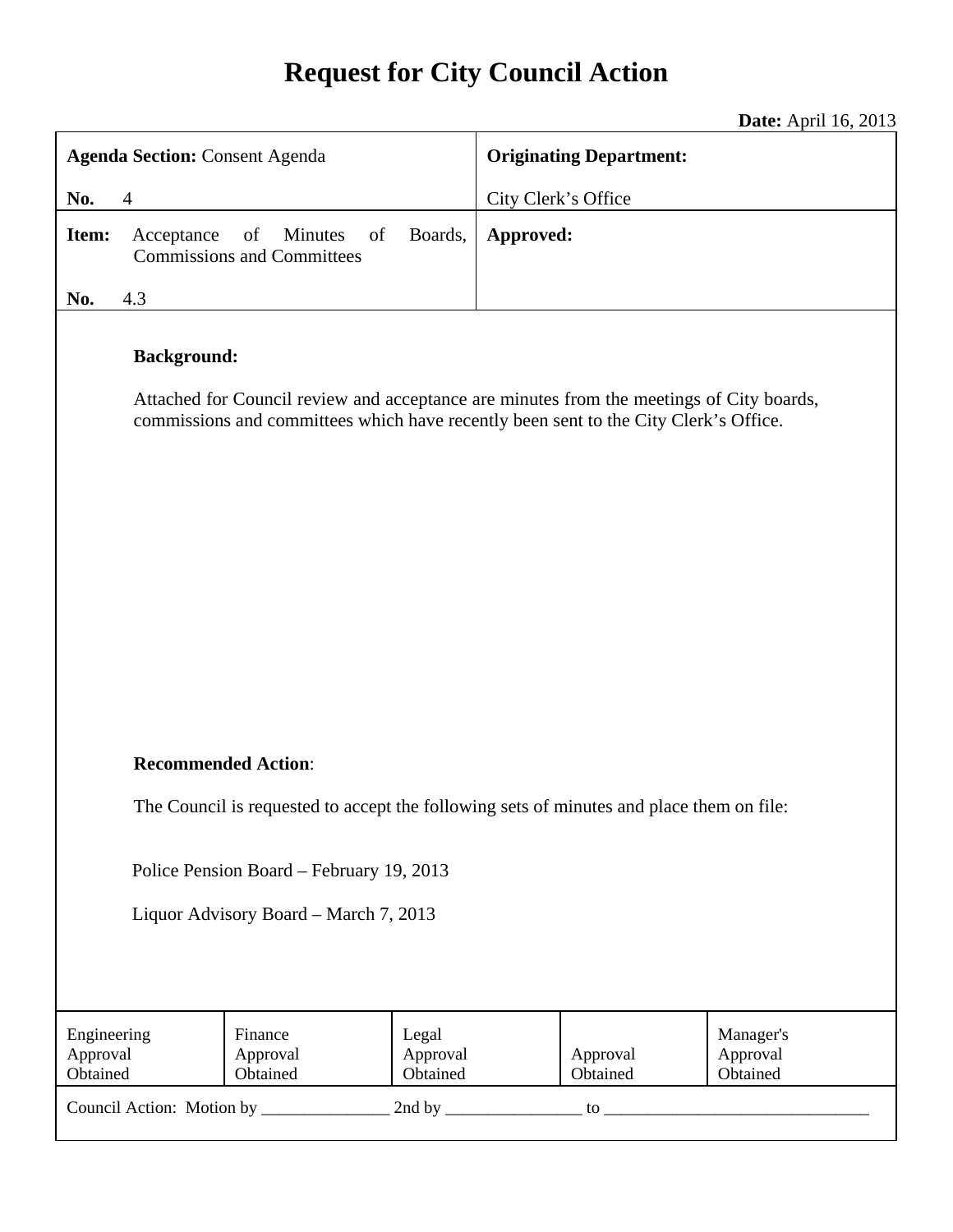# *CITY OF CARBONDALE POLICE PENSION BOARD OF TRUSTEES MINUTES OF FEBRUARY 19, 2013 PRESENTED MARCH 26, 2013*

*Call to Order*: Meeting called to order by Voss at 1:30 p.m.

*Present***:** Mark Goddard, Marvin Voss, Tony Williams, Becky Applegate, Christal O'Guinn, Scott Hendricks, Jeff Davis *Guest:* 

*Absent*: Don Ursini

*Minutes of Previous Meeting*: Motion made to accept the Minutes of February 19, 2012. (Goddard)(2<sup>nd</sup> Williams) Motion carried.

*A. Corrections:* None

*B*. *Omissions*: None

*Treasurer's Report:* Davis presented the Treasurer Report. Motion made to accept the Treasurer's Report (Goddard) (2nd Williams). Motion carried.

*Old or Unfinished Business*: Court case was argued. Minutes were provided to make decision to terminate disability pay. Judge Solverson to make decision.

*New Business:* Need to review and update Rules and Regulations 1999-?

Motion to pay for Goddard's Public Pension Trustee Training. (Goddard) (2<sup>nd</sup> Williams) Roll call vote: Voss, aye; Goddard, aye; Williams, aye. Motion carried.

Jeff Rose resigned from Board.

Motion to adjourn. (Goddard) (2<sup>nd</sup> Williams) Motion carried.

Respectfully Submitted,

Mark Goddard Carbondale Police Pension Board Secretary

MG/clo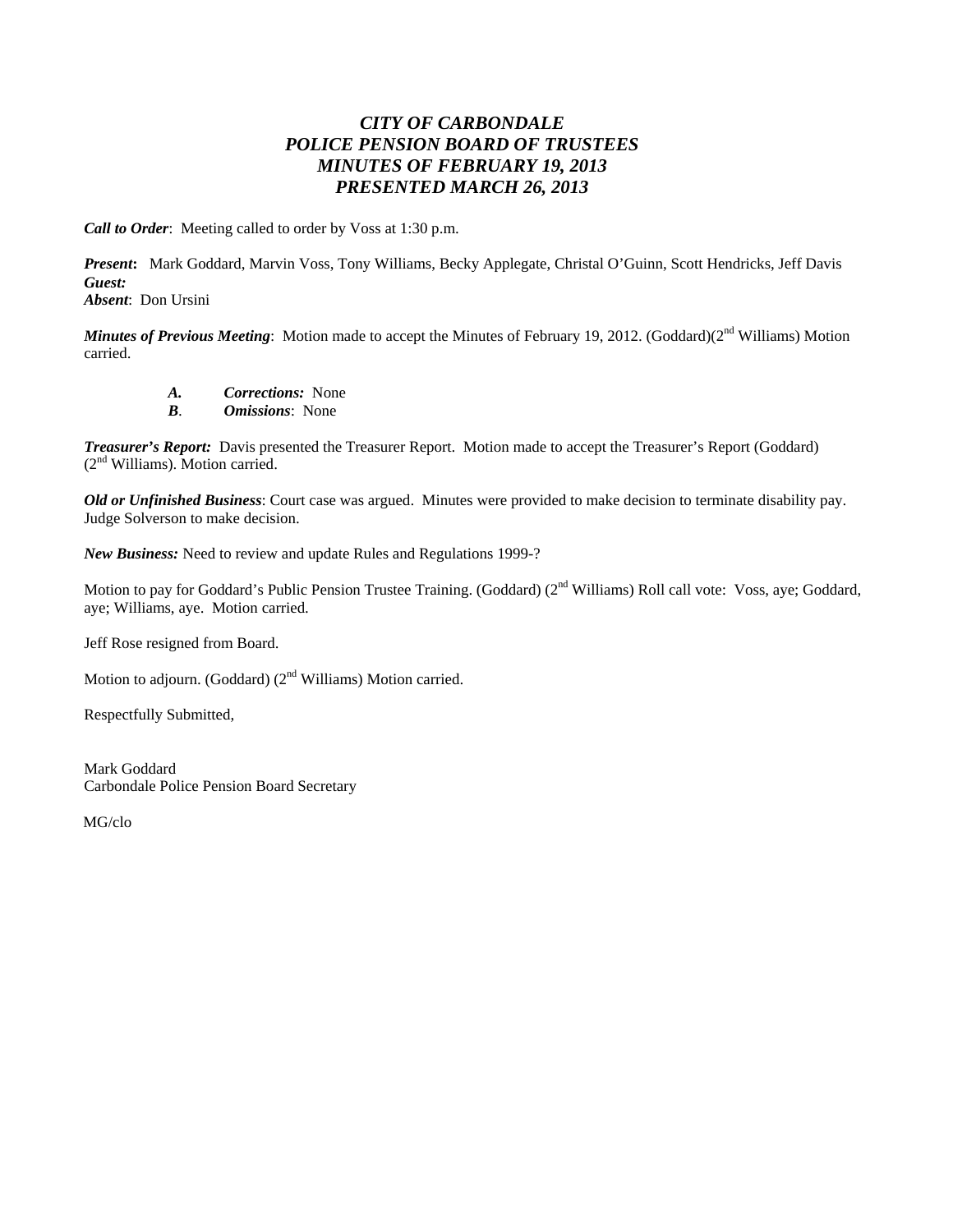

The City of Carbondale's Liquor Advisory Board held a meeting on Thursday, March 7, 2013, in Room 103 of the Carbondale Civic Center, 200 South Illinois Avenue. Chairman Robinson called the meeting to order at 5:30 p.m. with the following-named members of the Board present/absent:

#### **1. Roll Call**

Present: John Mills, Dave Loftus, Erin Fogarty, Joyce Webb, Mark Robinson (Steve Payne entered at 5:32 p.m.)

Absent: None

A quorum was available to take action on the agenda items. City Staff present for the meeting included City Clerk Jennifer Sorrell, Fire Inspector Tom Manis, and Building Inspector John Lenzini.

#### **2. Approval of Minutes**

D. Loftus moved, J. Mills seconded, to approve the minutes from February 14, 2013. VOTE: All voted aye, motion declared carried.

#### **3. Consideration of Applications from Carbondale Main Street for Class F1 Liquor Licenses for Springfest on April 13, 2013 and CarbondALE Microbrew and Music Festival on September 28, 2013**

 Meghan Cole, director of Carbondale Main Street, was present to answer questions from the Board. She indicated that the liquor licenses were being requested as alcohol consumption would be occurring off-premises from Hangar 9 and noted that this was the second CarbondALE Microbrew and Music Festival. Ms. Cole stated that Springfest would be similar to the CarbondALE Microbrew and Music Festival. J. Mills asked if the events would occur in the same area as the previous year and Ms. Cole indicated that they would. M. Robinson asked about the proximity of the train tracks to the event and Ms. Cole replied that while it was close, there was a fence in place and additional temporary fencing would be erected. J. Mills asked if there would be any change in the operation and Ms. Cole indicated there would not be microbrewers at Springfest, but otherwise it would be the same. D. Loftus asked about rain dates and Ms. Cole responded that in the event of rain, the activities would move indoors. E. Fogarty moved, J. Mills seconded, to approve the applications for Class F1 liquor licenses for Springfest on April 13, 2013 and CarbondALE Microbrew and Music Festival on September 28, 2013. VOTE: All voted aye, motion declared carried.

## **4. Consideration of a revision to the Liquor Code as it relates to hours of operation for Class A1 and A2 licenses**

E. Fogarty asked for the reason for the Code's current regulation of hours of operation for restaurants. M. Robinson asked if there was a specific request leading to this discussion. E. Fogarty suggested that allowing restaurants to remain open might increase revenue. J. Mills stated he did not have a problem with this proposal, but that it might require police to patrol to ensure compliance. M. Robinson commented that this would apply only to restaurants and not to bars that serve food. Carolin Harvey asked if there would be an objection to bars which serve food staying open. M. Robinson noted that bars have a different classification of license and that restaurants must have 51% of their sales come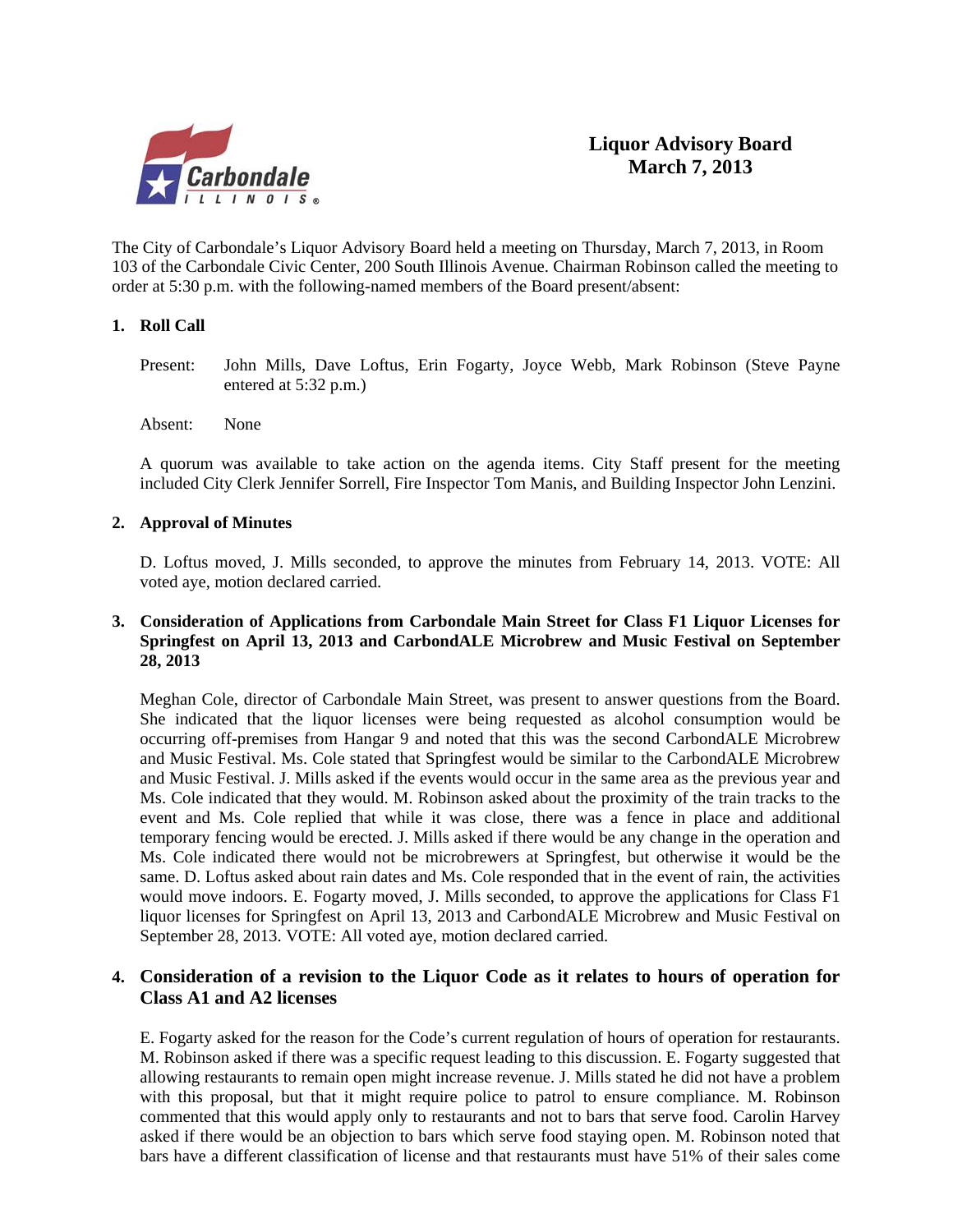from something other than alcohol. John Lenzini noted that Don Taco had sought a liquor license years ago, but due to the closing requirements chose not to pursue it. D. Loftus remarked that restaurants would probably be able to sell more liquor and still be able to meet their 51% requirement. Carolin Harvey asked about the current law regarding consumption of alcohol ordered before 2:00 a.m. M. Robinson stated that the glasses would have to be empty by 2:00 a.m. and he remarked on the current restrictions. D. Loftus asked if restaurants would be operating more as a bar rather than a restaurant. M. Robinson asked S. Payne about his thoughts regarding this proposal as a liquor license holder. S. Payne noted that an operator might be open to increased exposure for citations if he was responsible of ensuring that no alcohol was present or served after 2:00 a.m. M. Robinson commented on a past issue with restaurants operating as bars, but that it was not such an issue at the present. D. Loftus agreed. S. Payne indicated that it might ease some of the issues with bar patrons exiting all at one time at 2:00 a.m. J. Webb asked if all bars currently close at two o'clock. D. Loftus asked that feed-back from the Police Department be included when considering this issue.

 E. Fogarty moved, J. Mills seconded, to approve the revisions to the Carbondale Liquor Code to allow A1 and A2 licenses to remain open after the hours when liquor sales cease. VOTE: All voted aye, motion declared carried.

## **5. Consideration of the Transfer of a Class A2 Liquor License from Mississippi Flyway, Inc. d/b/a Mississippi Flyway to GLH Capital Enterprises d/b/a The Flyway at 1925 West Main Street**

 At the request of the applicant, this item was removed from the agenda to be considered at another time.

#### **6. Other New Business**

The Building and Neighborhood Services Inspector, John Lenzini, and the Fire Department Inspector, Tom Manis, were present to address the changes in the inspection process during liquor license renewals. Mr. Lenzini provided the Board members with a copy of a letter addressed to Stix and Callahan's/Saluki Bar regarding litter control. D. Loftus commented that while the letter is a good start, if citations are issued to any business, they should not be dropped. Carolin Harvey asked about the policy with issuing citations and enforcement; Mr. Lenzini responded. Mr. Lenzini and the Board discussed at length about the difficulties with litter enforcement. Mr. Manis briefed the Board on the reinspection process. The City Clerk explained the purpose behind the addition of a Liquor License Update form in the liquor license renewal packets. M. Robinson asked about what would be included on the form, noting that any major changes should come before they can be performed. D. Loftus remarked that changes in business operations such as going out of business or changes in owner or operator need to be reported and penalties enforced. D. Loftus suggested that license holders be reminded of the requirement to report those changes throughout the year.

 J. Mills repeated his question to the Mayor and Council about why the Board had not been approached about the change in Class B licenses. Additionally, he asked why the Board was not discussing Sally Carter's request regarding the Halloween/Bar license issue. The City Clerk responded that letters had been sent to various university towns requesting their input on how they handle similar events and that part of the delay has been waiting for the vacancies on the Board to be filled to allow for full discussion of the topic.

The next meeting of the Liquor Advisory Board is scheduled for April 4, 2013.